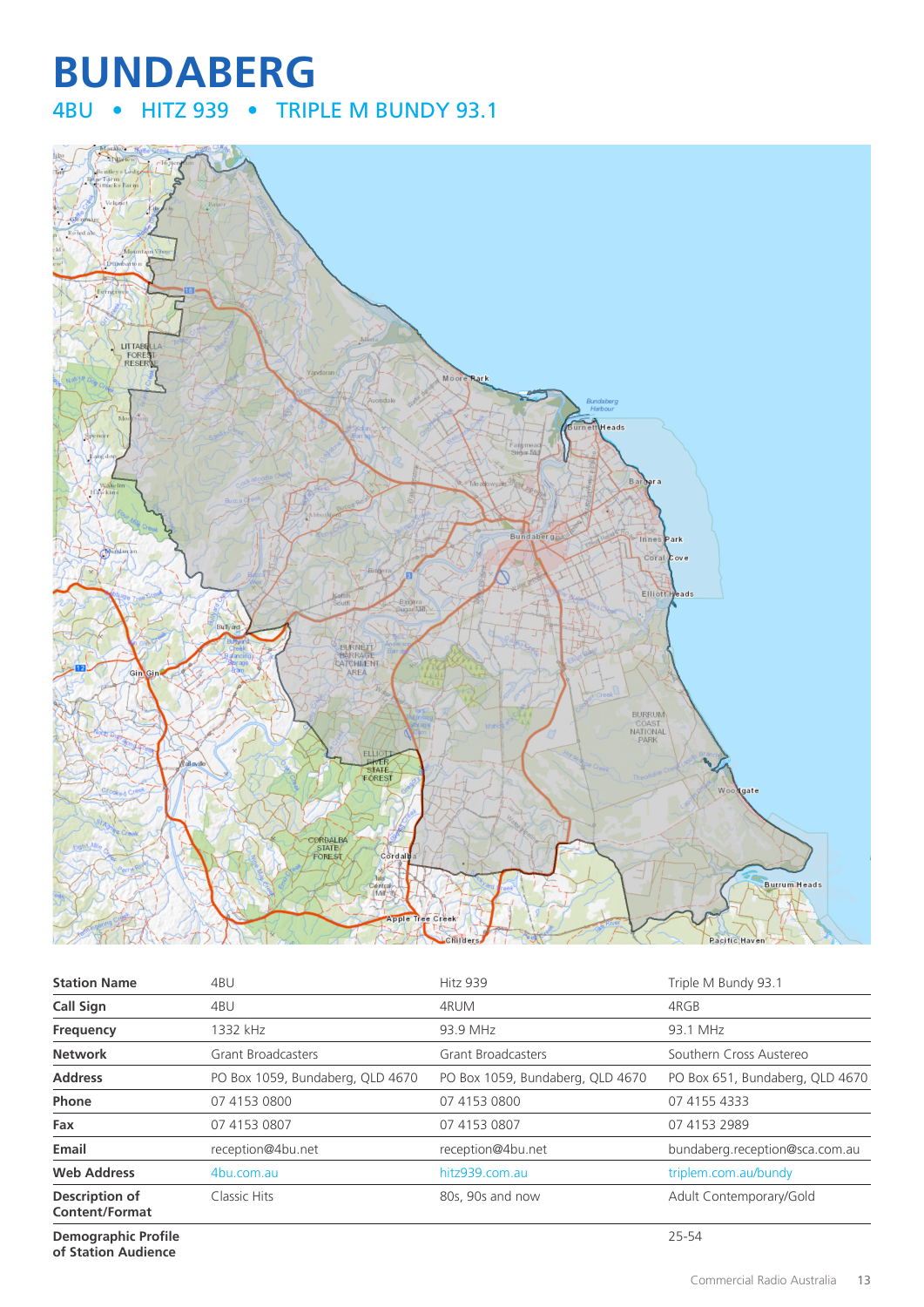# **BUNDABERG**

Bundaberg, located on the Burnett River, lies on the southeast coast of Queensland. The city, 20 kilometres from the coast and 371 kilometres north of Brisbane, is at the centre of one of Queensland's largest sugar districts and has lent its name to the rum that is made from the local sugar – 'Bundaberg Rum'. One of Queensland's large and prosperous coastal cities, Bundaberg is also the southern gateway to the Great Barrier Reef and tourism is a growing industry.

In comparison to the 2011 census, the population within the radio licence area of Bundaberg has increased by 2.52% to 86,482. The birthplace for 85% of the population was Oceania including Australian, New Zealander, Indigenous and Islander persons.

15,476 people (18%) were attending an educational institution; of these, 46% were in infants or primary, 35% were attending a secondary educational institution, 7% attending University or another tertiary institution and 12% attending TAFE. Of the 28,668 people (33%) who already have a tertiary qualification, 25% have a degree and 75% have a certificate, diploma or another tertiary qualification.

Of the total dwellings in Bundaberg (32,903), 38% are owned outright and 29% are mortgaged. Private rental properties represent 26% of total dwellings. 29% of the total households in Bundaberg have a household income range between \$21,000 – \$41,999pa, 26% between \$42,000 – \$77,999pa, 10% between \$78,000 – \$103,999pa, and 17% over \$104,000pa.

All major banks, car dealers, fast-food restaurants, hardware/home improvement stores, and an extensive selection of national retail, chain and independent stores are represented in the district.

#### **AGRICULTURE**

Bundaberg is a thriving city dominated by the sugarcane industry. Sugar is milled and refined in Bundaberg; there are four sugar mills in the area.

The area grows beef cattle, pigs and poultry. The Bundaberg radio licence area includes over 13 thousand beef cattle.

Horticultural production is also important to the local economy. As well as being one of Australia's largest tomato growing areas, the region also grows avocados, capsicum, zucchini, squash, cucumber, watermelon, pineapples, mangoes and macadamia nuts. There are over 1.3 million nut trees in the region, and over 7.2 million kilograms of avocados were produced.

The local fishing industry exports to Asian markets.

#### EMPLOYMENT

The majority (53%) of the labour force of 36,074 is employed full time. The main industries of employment are:

- Education and Training, Health Care and Social Assistance;
- Wholesale Trade/Retail Trade/Accommodation and Food Services; and
- Manufacturing/Electricity Gas Water and Waste Services/Construction.

Agriculture is also a major form of employment in the area.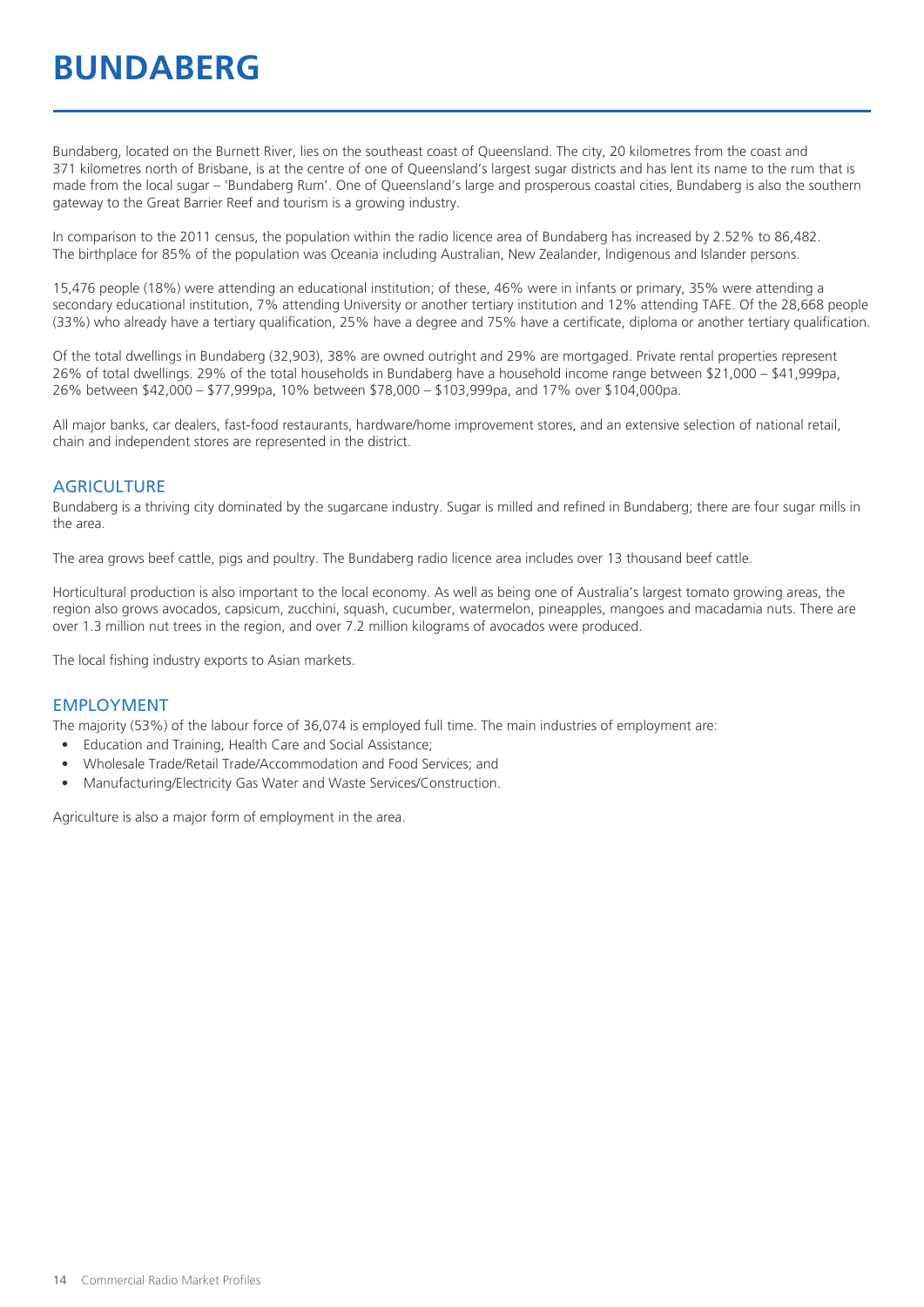# **BUNDABERG**

## AGE COHORTS

| Age                   | Male   | Female | Total  | <b>Market</b><br>population |
|-----------------------|--------|--------|--------|-----------------------------|
| $10 + \gamma$ ears    | 37,305 | 39,142 | 76,447 | 88.4%                       |
| 0-9 years             | 5,149  | 4,886  | 10,035 | 11.6%                       |
| $10-17$ years         | 4,497  | 4,056  | 8,553  | 9.89%                       |
| 18-24 years           | 3,037  | 3,025  | 6,062  | 7.01%                       |
| $25-39$ years         | 6,216  | 6,859  | 13,075 | 15.12%                      |
| 40-54 years           | 7,960  | 8,492  | 16,452 | 19.02%                      |
| 55-64 years           | 6,031  | 6,449  | 12,480 | 14.43%                      |
| 65-74 years           | 5,805  | 5,778  | 11,583 | 13.39%                      |
| 75+ years             | 3,759  | 4,483  | 8,242  | 9.53%                       |
| Total 2011 population | 41,476 | 42,879 | 84,355 |                             |
| Total 2016 population | 42,454 | 44,028 | 86,482 | 100%                        |
| % change 2011-2016    |        |        | 2.52%  |                             |

## LABOUR FORCE

| <b>Employment classification</b> | Total  | Labour force |
|----------------------------------|--------|--------------|
| Full-time employed               | 19.048 | 52.8%        |
| Part-time employed               | 11,482 | 31.83%       |
| Not stated employed              | 1.726  | 4.78%        |
| Unemployed                       | 3,818  | 10.58%       |
| <b>Total labour force</b>        | 36,074 | 100%         |

## HOUSEHOLD INCOME

| Income range (pa)       | <b>Total</b> | Occupied<br>dwellings |
|-------------------------|--------------|-----------------------|
| $$0 - $7,749$           | 547          | 1.69%                 |
| $$7,750 - $20,999$      | 2,017        | $6.22\%$              |
| $$21,000 - $41,999$     | 9,315        | 28.7%                 |
| $$42,000 - $77,999$     | 8,458        | 26.06%                |
| $$78,000 - $103,999$    | 3,298        | 10.16%                |
| $$104,000 - $129,999$   | 2,414        | 7.44%                 |
| $$130,000 - $155,999$   | 1,260        | 3.88%                 |
| $$160,000 - $181,999$   | 696          | 2.14%                 |
| $$182,000 - $207,999$   | 435          | 1.34%                 |
| $$208,000+$             | 652          | 2.01%                 |
| Not stated              | 3,360        | 10.35%                |
| <b>Total households</b> | 32,452       | 100%                  |

## FAMILY STRUCTURE

| <b>Type of family</b>         | <b>Total</b> | <b>Total families</b> |
|-------------------------------|--------------|-----------------------|
| Couple families - Children    | 8,152        | 34.23%                |
| Couple families - No children | 11,298       | 47.45%                |
| Single parents                | 4.107        | 17.25%                |
| Other families                | 255          | 1.07%                 |
| <b>Total families</b>         | 23,812       | 100%                  |

## **OCCUPATION**

| <b>Employment classification</b>                                     | Total  | <b>Occupations</b> |
|----------------------------------------------------------------------|--------|--------------------|
| Managers/Professionals                                               | 8,755  | 27.25%             |
| Technicians & trade workers/<br>Community & personal service workers | 8,339  | 25.95%             |
| Clerical & administrative workers                                    | 3,853  | 11.99%             |
| Sales workers                                                        | 3,329  | 10.36%             |
| Machinery operators & drivers/Labourers                              | 7.434  | 23.13%             |
| Not stated                                                           | 424    | 1.32%              |
| Total                                                                | 32,134 | 100%               |

## INDUSTRY

| Industry                                                                                                      | Total  | Workforce |
|---------------------------------------------------------------------------------------------------------------|--------|-----------|
| Agriculture, forestry & fishing                                                                               | 3,033  | 9.55%     |
| Mining                                                                                                        | 565    | 1.78%     |
| Manufacturing/Electricity, gas, water &<br>waste services/Construction                                        | 4,716  | 14.8%     |
| Wholesale trade/Retail trade/<br>Accommodation & food services                                                | 6.596  | 20.76%    |
| Transport, postal & warehousing/<br>Information, media & communications                                       | 1,350  | 4.25%     |
| Financial & insurance services/<br>Rental hiring & real estate services/<br>Administration & support services | 1.904  | 5.99%     |
| Professional scientific & technical services                                                                  | 1,123  | 3.53%     |
| Public administration & safety                                                                                | 1,548  | 487%      |
| Education & training/Health care &<br>social assistance                                                       | 8,241  | 25.94%    |
| Arts & recreation services                                                                                    | 192    | 0.6%      |
| Other services                                                                                                | 1,218  | 3.83%     |
| Not stated                                                                                                    | 1,287  | 4.05%     |
| Total                                                                                                         | 31,773 | 100%      |

#### ANNUAL HOUSEHOLD EXPENDITURE

| <b>Product or service</b>            | $$000's$ (pa) |
|--------------------------------------|---------------|
| Food & non-alcoholic beverages       | 376,677       |
| Alcoholic beverages                  | 54,229        |
| Clothing & footwear                  | 69,196        |
| Household furnishings & equipment    | 90,595        |
| Furniture & floor coverings          | 27,640        |
| Household appliances                 | 23,071        |
| Household services & operation       | 76,852        |
| Medical care & health expenses       | 134,721       |
| Motor vehicle purchase               | 94,303        |
| Motor vehicle running costs          | 237,956       |
| Recreation                           | 281,615       |
| Recreational & educational equipment | 70,403        |
| Holidays                             | 123,444       |
| Personal care                        | 47,625        |